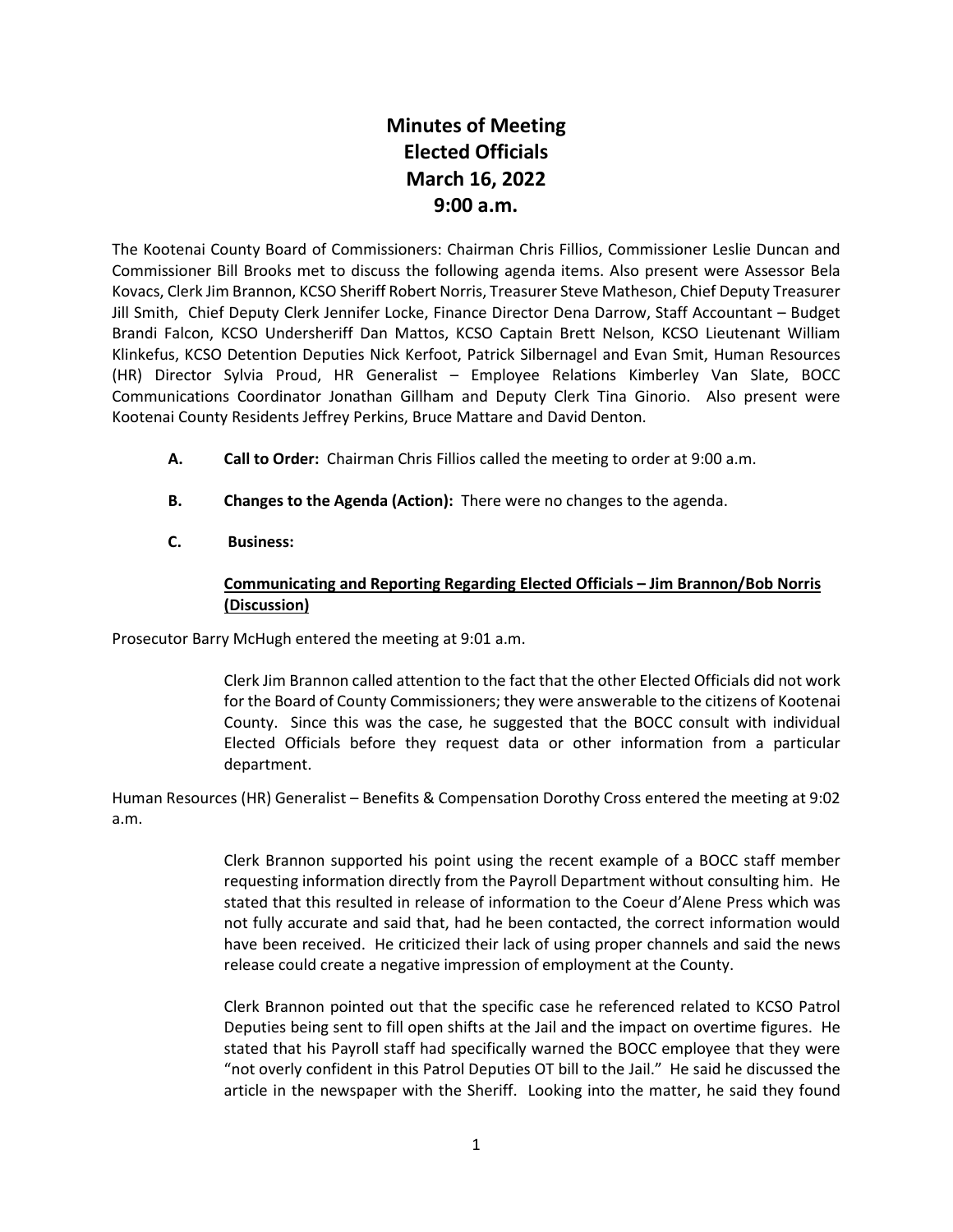that, although a number of Deputies had served shifts at the Jail, no specific coding existed in the Payroll system to track the specific data that had been demanded. He said that, had the request not been presented as a rush item and had it gone through proper channels, the error would not have occurred.

KCSO Sheriff Robert Norris asked Clerk Brannon whether he was able to freely send staff from the Recorder's Office, for example, to Elections, should a need arise.

Clerk Brannon said he could.

Sheriff Norris asked Clerk Brannon to confirm that he was able to interchange employees between departments in order to reduce overtime costs which were ultimately paid by taxpayers.

Clerk Brannon said this was correct. He remarked that Sheriff Norris had successfully done this at the Jail and at 911, saving the taxpayers about \$20,000.

Clerk Brannon explained how the calculations of turnover reported for the County also delivered misleading impressions. He said that temporary employees and retirements were not factored into them appropriately. He pointed out that the figures were not checked by anyone before being released and remarked that he had brought this problem up about three years ago.

Chairman Fillios replied that the report was not disguising anything. He stated that it showed that the BOCC turnover rates were the highest in the County.

Clerk Brannon said that the report actually showed the Assessor's Office as having the highest turnover, with the BOCC second.

Clerk Brannon said he failed to understand the objective of the report. He said that, if the County were looked at as a whole, with its more than 800 employees, the statistics were more accurate than breaking them down by Elected Official.

Chairman Fillios stated that he would consult with the person who compiled the report before offering a response to Clerk Brannon.

Assessor Bela Kovacs voiced agreement with Clerk Brannon's points. He said he agreed with the need to include the Elected Officials when data on their departments was requested and that data should be reviewed before being released. He urged the Commissioners to work together with the other Elected Officials on these things.

In closing, Clerk Brannon stated that he vehemently objected to information from his departments being disseminated before he was able to review it.

Sheriff Norris mentioned other agencies which offered better pay to their staff than KCSO received and reiterated his previous statements about the difficulty in attracting and retaining employees.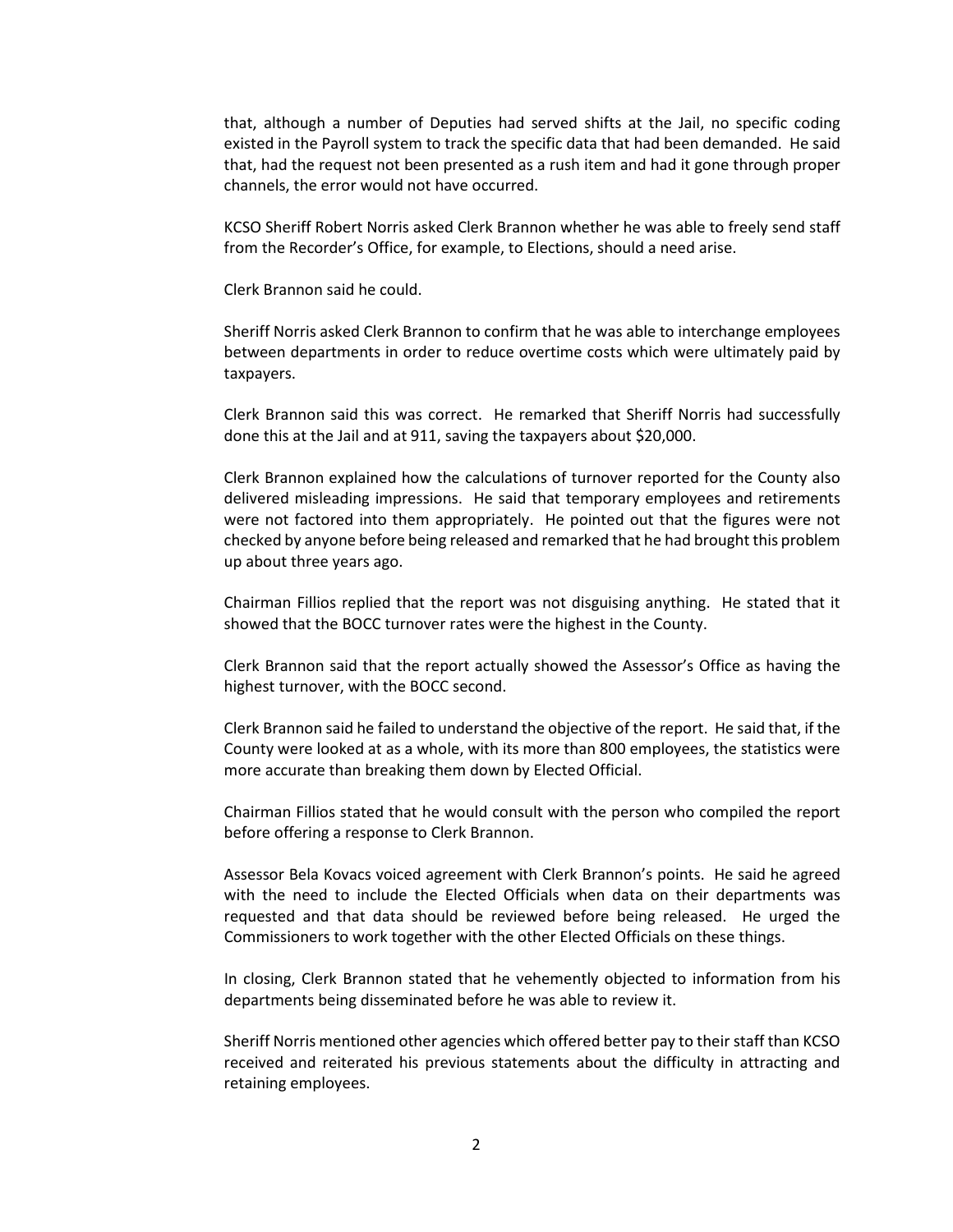Human Resources (HR) Director Sylvia Proud said that she would be glad to cooperate with any requests for turnover information from Elected Officials.

## **Overview of the Salary Survey Findings – Sylvia Proud (Discussion)**

Ms. Proud reviewed the results of the salary survey. She said the information would be used to recommend compensation adjustments based on market trend data in the matrices for the General Pay Plan, Attorney Pay Plan, Chief Deputy Pay Plan, Sworn Officer Pay Plan and for Elected Officials. She touched on the provisions of Compensation Policy 120 and the County's Total Rewards Philosophy which included consideration of compensation, benefits and work/life balance.

Ms. Proud listed the entities which had been selected to establish appropriate market rates in Kootenai County: Ada County, Bonner County, Canyon County, Spokane County, Boise, Coeur d'Alene, Post Falls, Spokane and Spokane Valley. She stated that these entities had been agreed upon by the Elected Officials.

Kootenai County Resident William Le entered the meeting at 9:24 a.m.

Ms. Proud said that AmeriBen had conducted the External Market Compensation Survey, a Cost of Living Comparison, a Cost of Labor Comparison and developed reports the County could use to analyze market trends. She explained the structure of the surveys, including a description of how equivalent positions used as benchmarks were identified.

Ms. Proud reported that, as a whole, current pay rates for benchmarked positions were about 6.5% below market. She explained that the results showed some positions below, some at and some above market rates. She said actual average pay of Kootenai County employees compared to average actual pay of market employers had a variance of -11%. Historically, she noted that a 2013 study had shown a -16% variance and a 2019 study had shown a -8% variance. She pointed out, however, that the entities used for comparison in the 2013, 2019 and 2022 studies were not the same.

Ms. Proud then addressed the cost of living and cost of labor analyses. She remarked upon the effects caused by the current labor shortage and high inflation and described the next steps the County planned to take. She stressed that mid-year adjustments would be determined for Detention Deputies and 911 Emergency Communications Officers (ECO). She indicated that the full recommendations would be presented at the HR meeting scheduled for April 14, 2022.

Sheriff Norris voiced his dissatisfaction at learning that the entire wage study was not to be made available to the Elected Officials. Ms. Proud explained that the study contained proprietary information, so HR was not allowed to release it or permit copies to be made, but that the relevant portions would be reviewed with each Elected Official in individual meetings.

Sheriff Norris commented that he was not aware the \$300,000 referenced as set aside for his department included both Deputies and ECOs. He stated he had thought the money was set aside just for Detention Deputies.